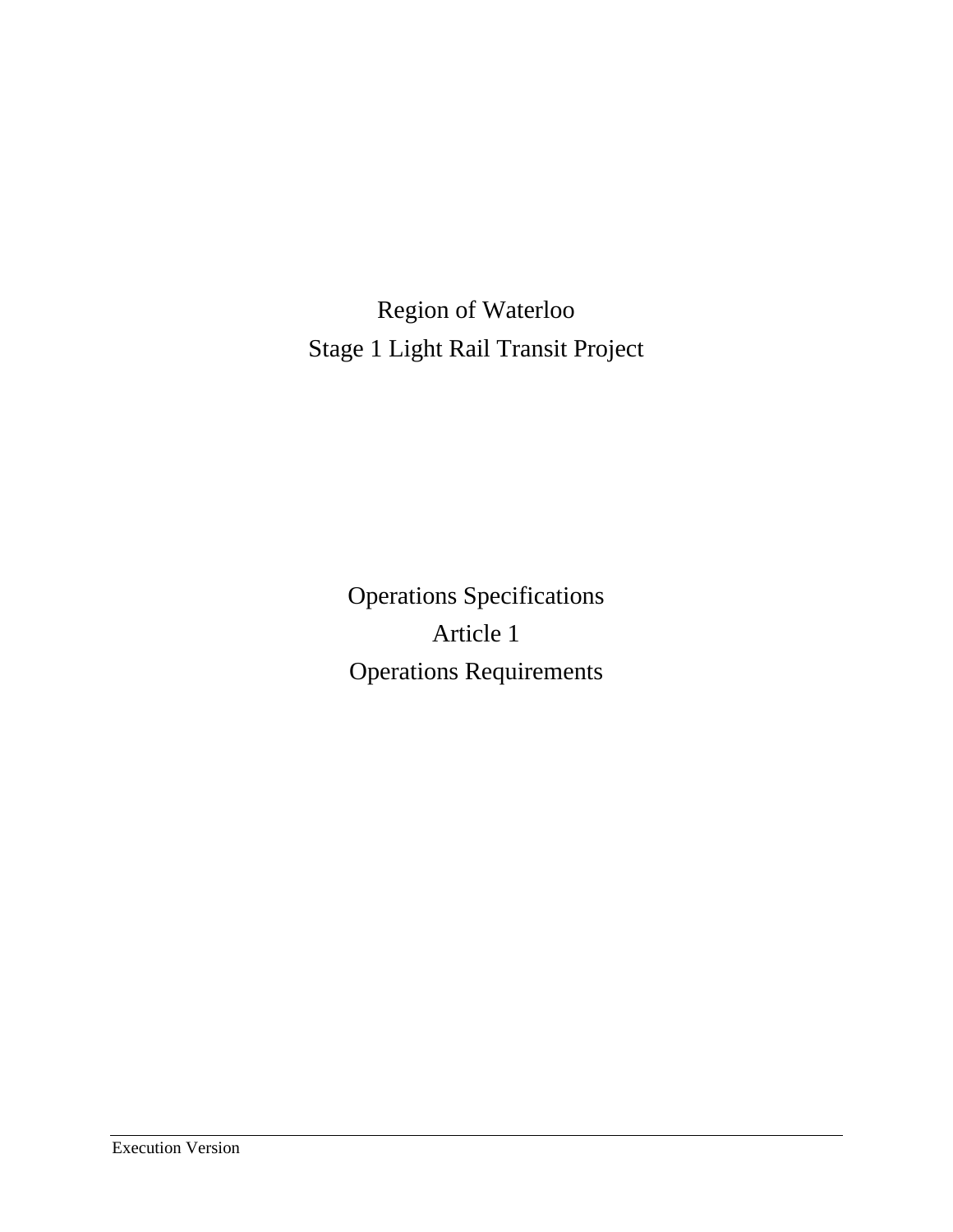# **Table of Contents**

| 1.1  |  |  |
|------|--|--|
| 1.2  |  |  |
| 1.3  |  |  |
| 1.4  |  |  |
| 1.5  |  |  |
| 1.6  |  |  |
| 1.7  |  |  |
| 1.8  |  |  |
| 1.9  |  |  |
| 1.10 |  |  |
| 1.11 |  |  |
| 1.12 |  |  |
|      |  |  |
|      |  |  |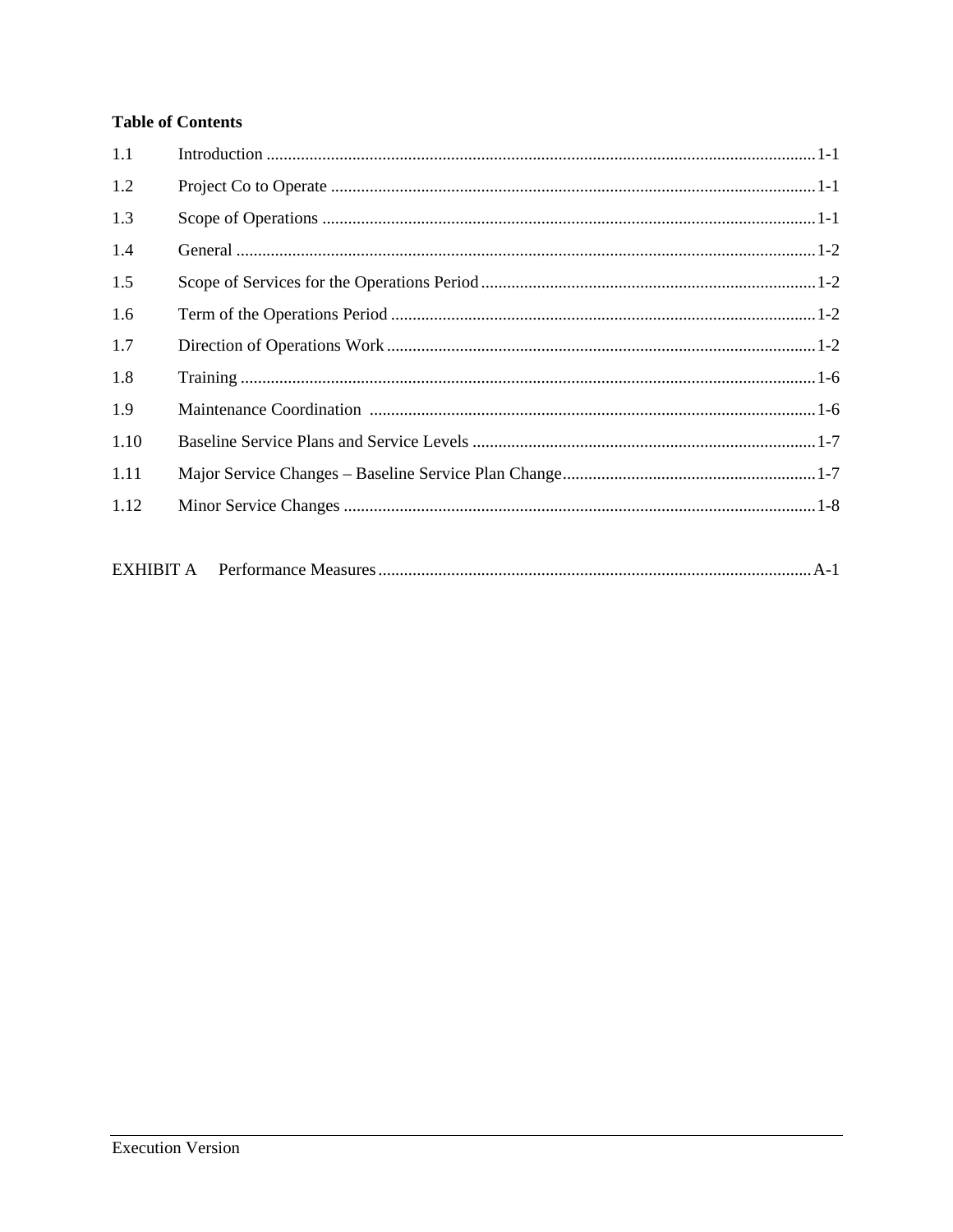Page 1-1

# **ARTICLE 1 OPERATION REQUIREMENTS**

#### **1.1 Introduction**

- (a) The specifications in this Schedule 15-4 apply to the Operations of the System.
- (b) Project Agreement
	- (i) Any capitalized term used in this Schedule 15-4 but not defined herein has the meaning given to it in Schedule 15-1 – Definitions, Acronyms and Cited References or Schedule 1 of the Project Agreement.
	- (ii) Each reference in this Schedule 15-4 to "Section", "Article", "Appendices" and "Schedule" is a reference to a Section of, an Article of, an Appendix to or a Schedule to this Schedule 15-4, except where expressly stated otherwise.

#### **1.2 Project Co to Operate**

- (a) Project Co will have complete control of (subject to the rights and obligations of the Region pursuant to the Project Agreement) and responsibility for the Operations of the System during the Operations Term.
- (b) Project Co shall, in addition to and without derogation from its Operations obligations set out in Article 1.2(a), perform the Operations Services in accordance with this Schedule and otherwise in accordance with terms of the Project Agreement, to the extent that it provides for Project Co's performance of Operations Services that are not set out in this Schedule 15-4.
- (c) So long as the Project Agreement remains in effect and has not been terminated in accordance with its terms and conditions, Project Co shall be unconditionally obligated to perform the Operations Services throughout and diligently at all times during the Operations Term in accordance with the Project Agreement, notwithstanding the existence of any Dispute, including any Dispute respecting Payments. For further certainty, in no event shall the existence of a Dispute or the fact that a Party has invoked the Dispute Resolution Procedure exempt Project Co, for any period of time during the Operations Term, from the fulfillment of its obligations to perform the Operations Services pursuant to the Project Agreement. For further certainty, Project Co's obligation to perform the Operations Services shall be subject to any Time Relief granted to Project Co by the provisions of the Project Agreement (including the Operations Requirements) following the occurrence of a Relief Event.
	- (i) In the event that a Dispute exists which relates to monetary matters, including, without limitation, any amount payable by a Party to the other under the Project Agreement, the Parties shall pay to each other all amounts payable under the Project Agreement which are not the subject matter of a Dispute, in compliance with the terms and conditions of the Project Agreement, notwithstanding the existence of a Dispute respecting amounts payable or other monetary matters under the Project Agreement, or the fact that a Party has invoked or may invoke the Dispute Resolution Procedure with respect to such Dispute.

# **1.3 Scope of Operations**

- (a) General
	- (i) Project Co shall conduct all Operations, on and for the System, as and when required, so as to meet and maintain the operations in a safe, reliable and efficient manner.

#### **Confidential – Economic Interests of The Region of Waterloo and Ontario Infrastructure and Lands Corporation**

**This document must not be copied or reproduced in any manner without the written permission of The Region of Waterloo and Ontario Infrastructure and Lands Corporation. Queen's Printer for Ontario © Copyright 2013.**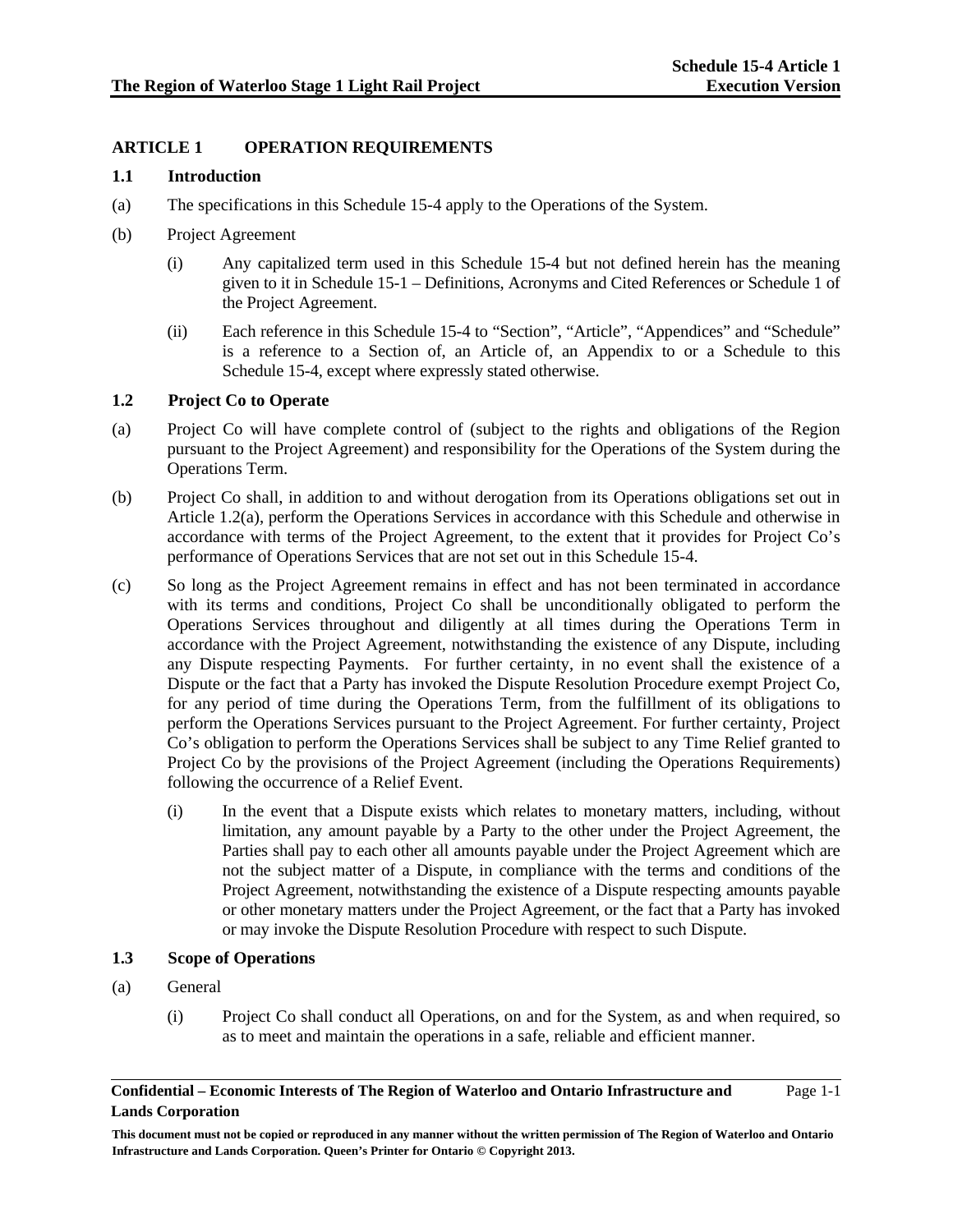- (ii) Project Co shall ensure that all Operations personnel classifications required to operate trains and provide on-route field supervision are fully trained in its Standard Operating Procedures (SOPs) and Light Rail Operators Rule Book.
- (iii) Project Co shall develop a Certification Program for all employees engaged in Operations Services. This Certification Program must be submitted no later than one (1) year prior to Substantial Completion and in accordance with Schedule 10 – Review Procedure.

#### **1.4 General**

(a) Project Co shall provide all of the personnel, materials, equipment, and services in accordance with the terms of this Article, and the Project Agreement in order to operate the System and to assure that it provides safe and reliable service for passengers.

#### **1.5 Scope of Services for the Operations Period**

(a) Project Co shall be responsible for performing the work during the Operations Period as per the approved Operations Plan and as detailed in the Project Agreement.

#### **1.6 Operations Term**

(a) The Operation Term shall be as defined in the Project Agreement.

# **1.7 Direction of Operations Work**

- (a) During the Operations Period, Project Co's responsibilities shall include, as a minimum, the provision of services in accordance with the Operations Plan. The Operations Plan, prepared by Project Co and approved by the Region, prescribe the basic services to be provided by Project Co's personnel, as well as personnel on the payrolls of subcontractors, where such subcontractors have been hired by Project Co.
- (b) General Requirements
	- (i) Project Co shall assign a qualified and experienced person as the General Manager to be responsible for overseeing and directing the Operations Services and Maintenance and Rehabilitation Services as well as all other administrative services required under the Project Agreement. The Region recognizes that this employee is a Key Individual and will continue overseeing and directing Project Co's Maintenance and Rehabilitation Services should the Operations Services by transitioned to another entity in accordance with the terms of the Project Agreement. The Region retains the right to approve Project Co's selection of the General Manager and his/her replacement. Once the Region's approval has been provided as aforesaid, no such approved personnel, for so long as such personnel remain in the employ of Project Co, or its constituent partners or shareholders, may be removed from the Project without approval by the Region of the General Manager replacement, acting reasonably. The General Manager shall be responsible to the Region and shall cooperate with the Region in accomplishing the orderly operation and maintenance of the System.
	- (ii) Project Co shall have the right to subcontract portions of the operations work to qualified Subcontractors.

#### **Confidential – Economic Interests of The Region of Waterloo and Ontario Infrastructure and Lands Corporation**

**This document must not be copied or reproduced in any manner without the written permission of The Region of Waterloo and Ontario Infrastructure and Lands Corporation. Queen's Printer for Ontario © Copyright 2013.**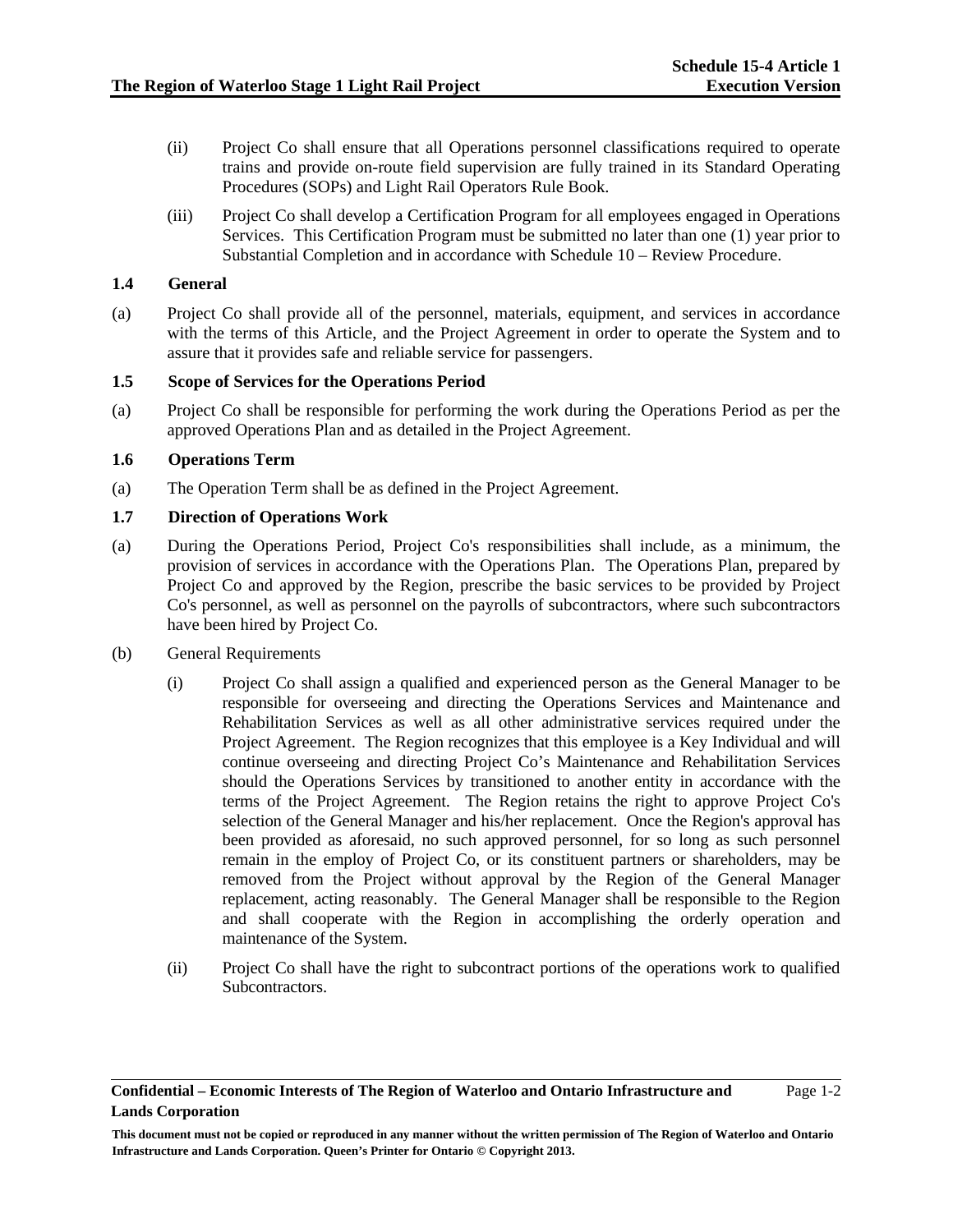- (c) Safety and Security
	- (i) Project Co's personnel shall follow the requirements of the Safety and Security Program developed in accordance with Schedule 15-3 Article 2 to ensure the safety of passengers, Project Co staff and others who may for any reason be on or in System facilities.
	- (ii) In the event that Project Co becomes aware that any of its personnel or those of any of its Subcontractors are jeopardizing safety, disregarding the rules and procedures established, or acting in a negligent or irresponsible manner in discharging assigned duties, Project Co shall remove and replace such personnel.
	- (iii) In accordance with the requirements of Article 2 of Schedule 15-3, Project Co's safety and security responsibilities shall include, as a minimum: the health and safety of its employees, agents, subcontractors, and other persons who perform work during the Operations Period; protection of passengers and the public to the extent reasonably possible in the absence of a contractual law enforcement/security responsibility; and the protection and preservation of the System. Project Co shall take all necessary and reasonable precautions and actions to protect such persons and property. Such actions shall include, as a minimum:
		- A. Compliance with all applicable laws, regulations, ordinances, rules and orders of any public authority having jurisdiction relating to safety of persons or property.
		- B. Implementation of all practices, procedures and programs customarily implemented by contractors performing work of a similar nature, e.g., securing all equipment and facilities that may present a hazard to the public, particularly when the System is closed; assisting ill passengers; and monitoring, either with roving personnel or remotely, all System facilities.
		- C. Responding to emergency incidents and taking proper action regarding the reporting of criminal incidents and unsafe situations to appropriate personnel.
		- D. Other such actions as may be deemed prudent by the Region.
	- (iv) This Article shall be interpreted in its broadest sense for the protection of persons and property by Project Co, and no action or omission by the Region shall relieve Project Co of its obligations and duties hereunder.
	- (v) Project Co shall assist the Region of Waterloo Police and security representatives of the Region in providing a secure system at all times. This shall include the reporting of crimes against persons or property, assisting crime victims when necessary, and cooperating with law enforcement agencies in the investigation and prosecution of persons committing infractions.
- (d) Management Requirements
	- (i) System Operating Criteria and normal hours of operation for the System shall be as set forth in the Project Agreement. Refer to the Baseline Service Plans found in Schedule 15-3 Appendix D for train schedules. Operating data for short-term, temporary changes to the normal operating plan or any special services during any year of the Operations Period shall be compensated as set forth in the Project Agreement.
	- (ii) Notwithstanding these requirements for Project Co's technical operation of the System, all policy decisions regarding operations of the System shall rest with the Region. When

#### **Confidential – Economic Interests of The Region of Waterloo and Ontario Infrastructure and Lands Corporation**

Page 1-3

**This document must not be copied or reproduced in any manner without the written permission of The Region of Waterloo and Ontario Infrastructure and Lands Corporation. Queen's Printer for Ontario © Copyright 2013.**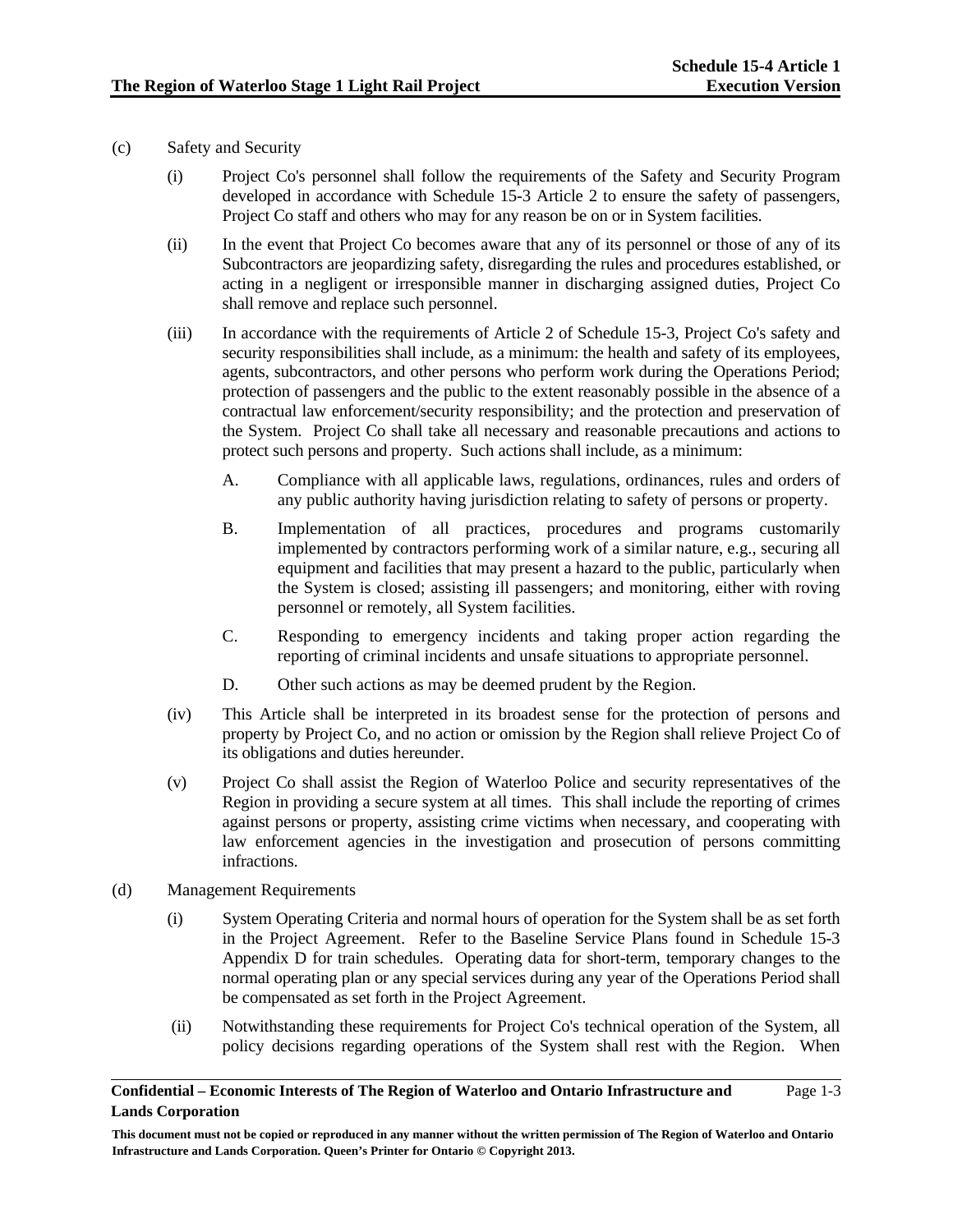Page 1-4

officially notified by the Region of a decision regarding any matters that the Region wishes to classify as a policy decision, Project Co shall immediately take all appropriate steps to comply with the decision, subject to Variation under Schedule 22.

- (iii) Advertising and Marketing
	- A. The Region will assume primary responsibility for the promotion of the Region of Waterloo Rapid Transit System. Project Co shall assist the Region in the advertising and marketing of the System; activities shall include promotional efforts associated with launching the service, e.g., newspaper advertisements and the publication and distribution of informational brochures and service schedules. Project Co shall also assist the Region in marketing efforts necessary to highlight special aspects of the service such as the integration with other modes of transportation.
	- B. Project Co shall support and coordinate with the Region on public relations. This support and coordination shall include, but not be limited to, handling general inquiries about the System, including the distribution of information about the System, and coordinating tours of the System and its facilities, since it is expected that there will be great interest shown in the Light Rail System. All inquiries to the Region for tours will be coordinated with Project Co. No reasonable request for tours of the System endorsed by the Region shall be refused by Project Co, provided that sufficient notice is given.
	- C. Project Co shall coordinate with the Region to publish and distribute service schedules that match the most recently agreed operating plan, and shall maintain a supply of these schedules and other public information on every light rail car. Project Co shall display service schedules and other public information at every station. Project Co shall coordinate with the Region to produce and display route maps on every car and at every station.
	- E. The Region reserves the right to place advertising in or on any of the System facilities and cars. The Region will receive all advertising revenues.
	- F. Project Co shall not conduct advertising in or on any of the vehicles, stations, trackways or facilities of the System without the express consent of the Region. Project Co shall facilitate and not impede any advertising program conducted by the Region for the System.
		- 1. The Region will operate a call center for transit customer service purposes. However, Project Co shall be responsible for responding to customer inquiries, including complaints and recommendations, regarding service. Project Co shall also respond to inquiries directly sent to the Region and transmitted to Project Co for their handling.
- (iv) Monthly Reporting
	- A. During the Operations Period, monthly management reports detailing the performance of the System shall be prepared by Project Co and submitted to the Region. In addition, Project Co shall keep detailed operations and records and inventory data to permit the Region to ascertain Project Co's compliance with the

**Confidential – Economic Interests of The Region of Waterloo and Ontario Infrastructure and Lands Corporation** 

**This document must not be copied or reproduced in any manner without the written permission of The Region of Waterloo and Ontario Infrastructure and Lands Corporation. Queen's Printer for Ontario © Copyright 2013.**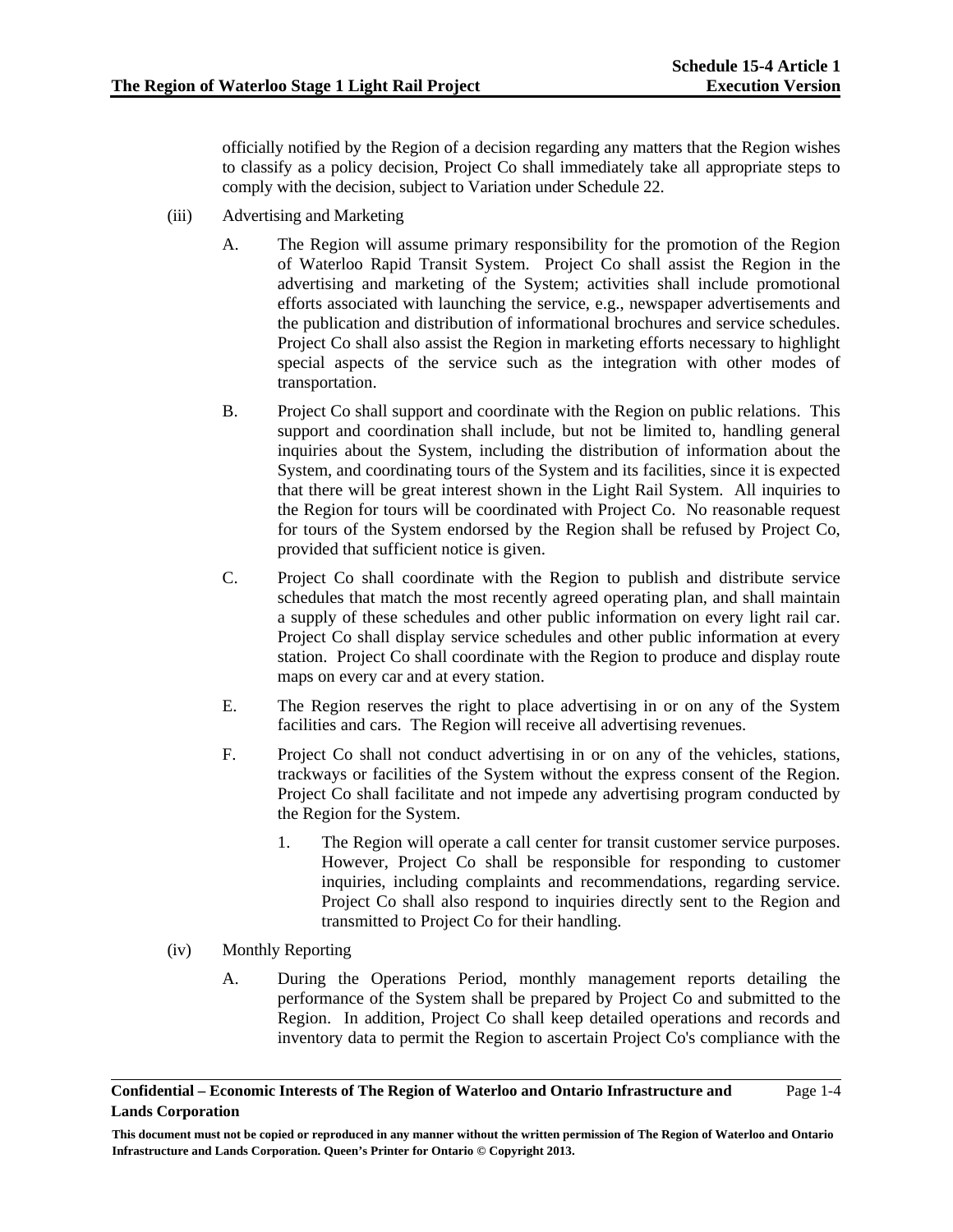Page 1-5

requirements for the Operations Period and shall furnish copies of such documents upon request. The operations records shall include a daily summary of all interruptions to normal service, explaining the duration and cause of such interruptions. The procedures and forms for such recordkeeping shall be provided by Project Co and approved by the Region. All records and data shall be the property of the Region.

- B. The monthly management reports shall be submitted to the Region. At a minimum, the monthly report shall include the following:
	- 1. A summary of that month's activity, highlighting any special events and incidents and accidents;
	- 2. A summary of performance achieved;
	- 3. Operating statistics, including but not limited to:
		- I. Schedule of services,
		- II. Patronage, and
	- III. Operator Hours.
	- 5. Other information as may be required by the Project Agreement or as required by the Region.
- (v) Reporting of Incidents
	- A. Project Co shall report forthwith in writing to the Region all accidents whatsoever arising out of, or in connection with, the services hereunder, which result in injuries or property damage, giving full details and statements of witnesses. In addition, if death, serious injuries or damages result, the same shall be reported immediately by telephone to the Region. Project Co shall also report forthwith all criminal incidents both in writing and by telephone.
	- B. The report shall include a complete description of the incident or accident, including an explanation of what occurred, the probable cause and the actions taken by all parties. Additional requirements regarding the reporting of incidents are contained in the Project Agreement.
- (vi) Personnel Proficiency Testing
	- A. Project Co shall place into effect a testing program whereby personnel within specific job classifications are periodically retested for proficiency within that job classification. With concurrence by the Region, certain job classifications may be exempted from such testing or retesting. Also, both new hires and current staff seeking promotion opportunities shall be tested and trained before assuming their new duties.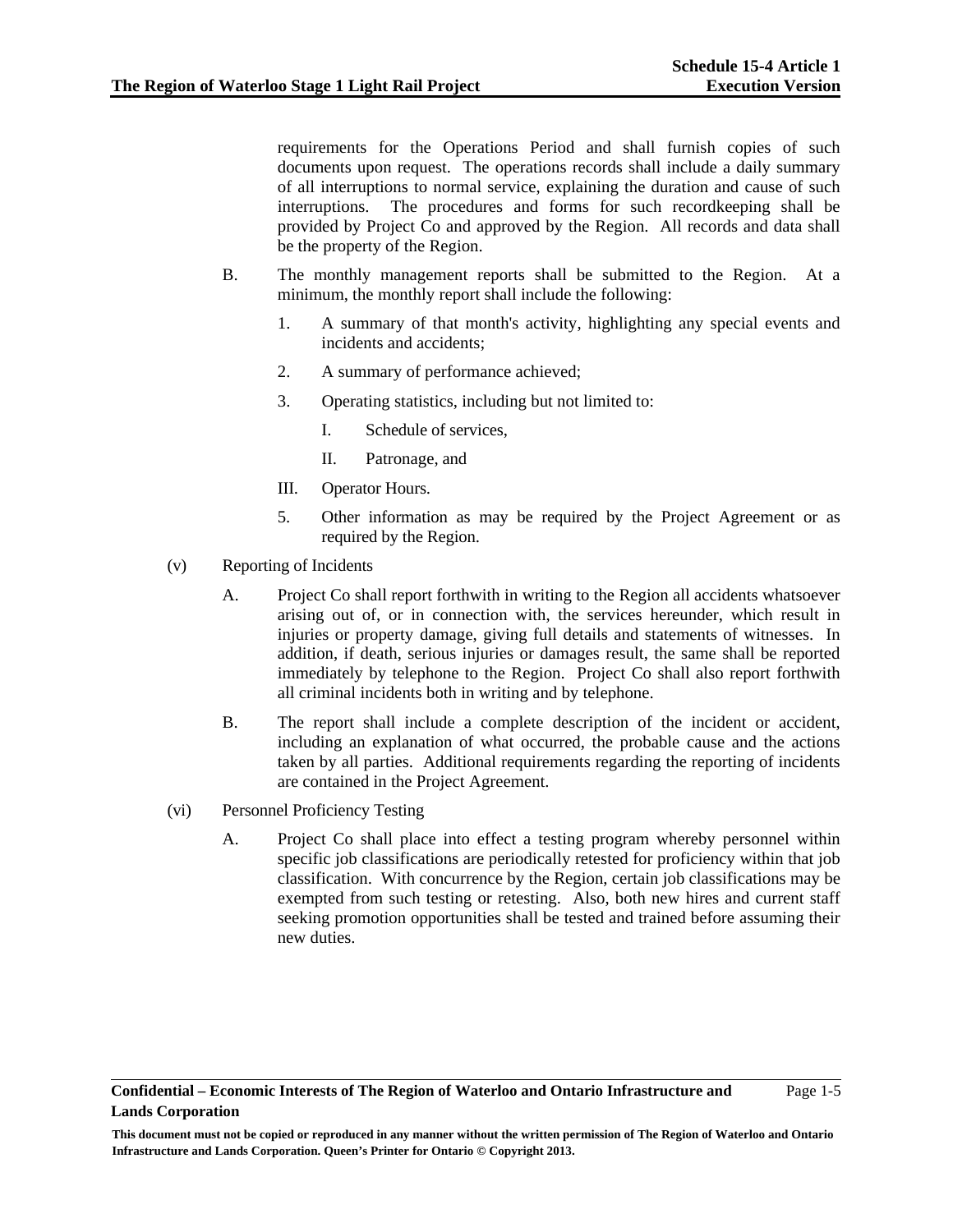#### **1.8 Training**

- (a) Training
	- (i) Project Co shall be responsible for providing training services for personnel carrying out Operations Services including:
		- A. preparing, revising, coordinating and scheduling of Operations training programs as required;
		- B. providing training to newly-hired Operations employees and providing ongoing re-certification training to existing employees as required;
		- C. providing ongoing staff development training;
		- D. providing training to Service Providers employed by Project Co to carry out Operations Services on the System;
		- E. maintaining up to date training records on all Operations employees; and
		- F. maintaining up to date training manuals for Operation Services.

Project Co shall be responsible for all training required to the Region and third parties the Region considers necessary, acting reasonably, as a result of any changes to the System.

# **1.9 Maintenance and Rehabilitation Services Coordination**

- (a) General
	- (i) Subject to this Article 1, Project Co shall coordinate the Operations Services and Maintenance and Rehabilitation Services so that:
		- A. at no time shall Operations be adversely affected by Maintenance Services; and
		- B. Project Co uses best/commercially reasonable efforts to prevent any complete or partial shutdowns of the System.
- (b) Operator Interface Protocol
	- (i) The Region and Project Co shall develop a protocol based on the principles noted below and shall comply with such protocol in the performance of their responsibilities as outlined in the Project Agreement. The terms of this section shall apply throughout the Operations Services Term as well as the Maintenance and Rehabilitation Services Term, even in the event that the Region opts to provide the Operations Services with a third party or itself. For greater clarity, the following provisions will apply even if the Region decides to transition the Operations Services to another entity in accordance with the Project Agreement. The Region will ensure that any third-party operator follows the Operator Interface Protocol. Project Co shall assist and cooperate in developing the Operator Interface Protocol with the Region and any potential third-party operator as well as develop, implement and administer the appropriate access procedures to the System and OMSF for potential third party operator personnel. The Operator Interface Protocol will be based on the following principles:
		- A. Standard Operating Procedures and Rule Book Adherence All operations employees will be required to adhere to the provisions of the Rule Book and Standard Operating Procedures (SOPs).

## **Confidential – Economic Interests of The Region of Waterloo and Ontario Infrastructure and Lands Corporation**

Page 1-6

**This document must not be copied or reproduced in any manner without the written permission of The Region of Waterloo and Ontario Infrastructure and Lands Corporation. Queen's Printer for Ontario © Copyright 2013.**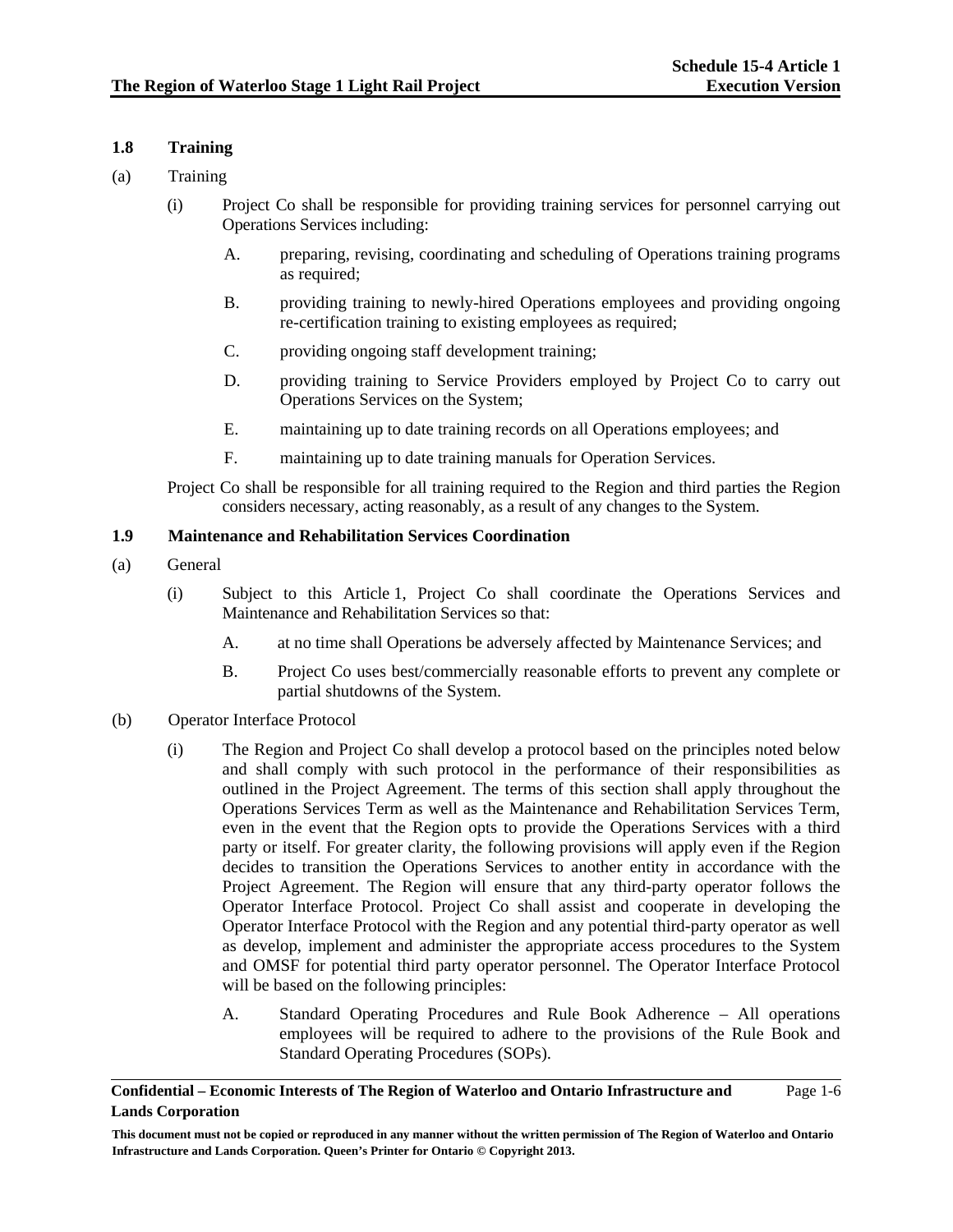- B. Train Operators must complete a pre-trip inspection of the light rail vehicles (LRVs) prior to entering revenue service operations or leaving the yard. The pretrip inspection will be outlined in the Standard Operating Procedures (SOPs). Train Operators will be required to make note of any and all defects or damage to the LRVs and immediately notify the Central Control Facility (CCF). The determination of whether the LRV enters revenue service shall be governed by established procedures and policies. Train Operators must also follow the LRV troubleshooting procedures and protocols that are established between Project Co and the railcar manufacturer. Train operators must also complete a post revenue service check-in of the LRV, detailing any on board items requiring attention by Project Co maintenance staff. This must be completed even if there are no on board items requiring attention.
- C. Train Operators and On-Route Supervisors must follow and obey the instructions, radio communications directions, service bulletins, train orders and special orders issued from the Central Control Facility. While the On-Route Supervisors will act as on scene coordinators during incidents, special events or emergencies, the Central Control Facility will determine all actions, responses and contingency operations. Train Operators and On-Route Supervisors must immediately notify the Central Control Facility (CC) of any defects to the LRVs, systems and facilities. Route Supervisors must interview operators as required and provide completed incident reports to the CCF for all service delays and incidents on route.

# **1.10 Baseline Service Plans and Service Levels**

- (a) The Region has developed a set of Baseline Service Plans which are included in Schedule 15-3 Appendix D. These plans define the train service to be provided by Project Co for a particular year. Refer to Schedule 20 for information related to which Baseline Service Plan which is applicable for each year of the Operations Term. For clarity, the Region may:
	- (i) Require Project Co to change to another Baseline Service Plan; or
	- (ii) Modify a Baseline Service Plan and require Project Co to operate the modified plan.
- (b) Unless otherwise agreed by Project Co. and the Region, on the Revenue Service Availability Date Project Co. shall be required to provide train service as per Baseline Service Plan 1.
- (c) The Region may vary any aspect of the Baseline Service Plan in its sole discretion, subject to the notice periods provided below, and subject to any rights of Project Co. granted by this Article 1 to the extent that such variance of the Baseline Service Plan results in a Major Service Change, Medium Service Change, or Minor Service Change.

# **1.11 Major Service Changes – Baseline Service Plan Change**

(a) The Region may require a Project Co to change from the current Baseline Service Plan to another Baseline Service Plan or modified Baseline Service Plan, by providing written notice to Project Co clearly indicating the desired new train schedules, train consist size and the date on which such new Baseline Service Plan is to be implemented, which must be not less than thirty (30) months from the date of the notice of the change to the train service. The change in the scope of Project Co's Maintenance Services obligations including the change in the number of LRT

#### **Confidential – Economic Interests of The Region of Waterloo and Ontario Infrastructure and Lands Corporation**

Page 1-7

**This document must not be copied or reproduced in any manner without the written permission of The Region of Waterloo and Ontario Infrastructure and Lands Corporation. Queen's Printer for Ontario © Copyright 2013.**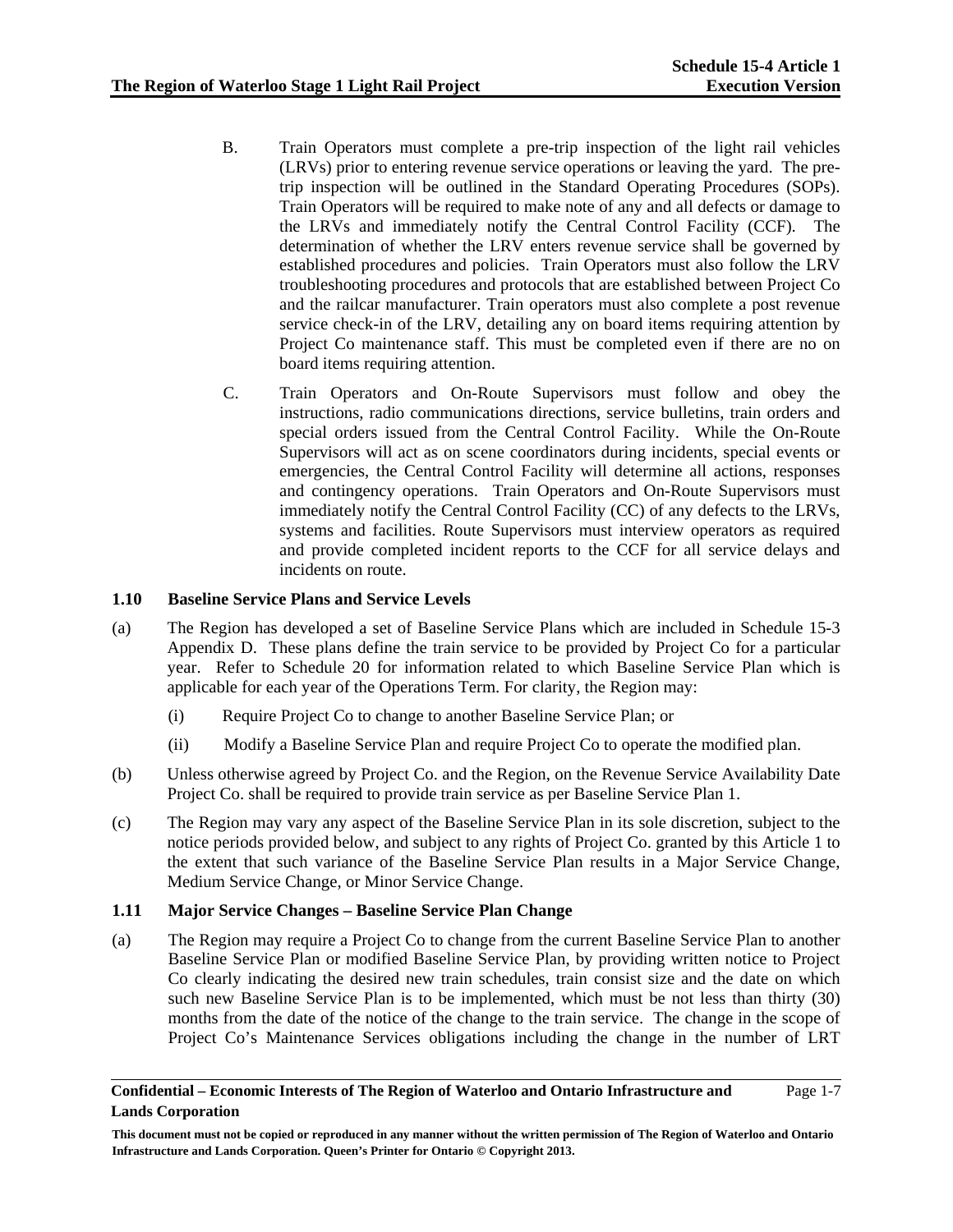Vehicles which the Region is required to provide and Project Co shall have to maintain, shall be based on the revised Baseline Service Plan.

- (b) The change in the Baseline Service Plan shall trigger a change in the Payment Mechanism in accordance with Schedule 20 – Payment Mechanism.
- (c) Project Co shall implement the new Baseline Service Plan earlier than the thirty (30) month period, in the following circumstances:
	- (i) If additional vehicle fleet capacity, sufficient to provide the Service Level Increase, is or will be available to Project Co within a shorter period of time; or
	- (ii) If the Region and Project Co mutually agree to implement the new Baseline Service Plan at an earlier date.

#### **1.12 Minor Service Changes**

(a) A minor amendment of the Current Baseline Service Plan which results in a Minor Service Change shall require a change in compensation related to a change in the number of overall train operator hours needed for the amended Current Baseline Service Plan. The change in the scope of Project Co's Maintenance Services obligations shall also be based on the amended Baseline Service Plan. Refer to Schedule 20 for the process to adjusting the Payment Mechanism for a change in the number of train operator hours. The change in the scope and payment of Project Co's Maintenance Services obligations shall be based on the amended Baseline Service Plan and the change in vehicle kilometers attributable to the amended Baseline Service Plan.

**This document must not be copied or reproduced in any manner without the written permission of The Region of Waterloo and Ontario Infrastructure and Lands Corporation. Queen's Printer for Ontario © Copyright 2013.**